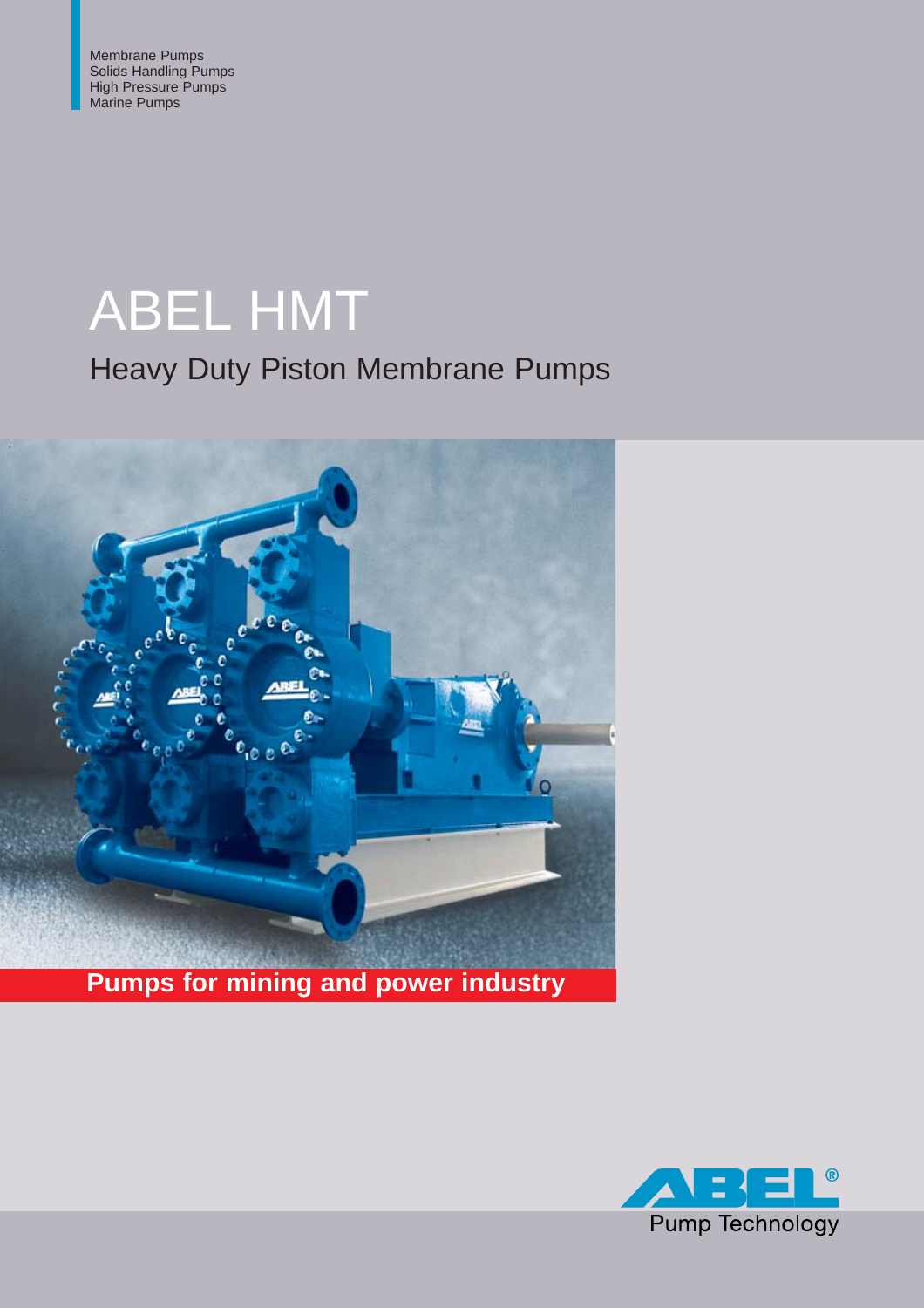# Hydraulic Membrane Pump for heavy duty applications in the mining, metalurgical and power industry.

### **Triplex single acting**

The Abel HMT pump is a heavy duty triplex single acting Hydraulic Membrane (HMT) pump. The HMT family actually includes a single piston double acting piston membrane pump (HMD) and a Quadruple acting (double piston, double acting) piston membrane pump (HMQ). The HMT family of pumps can be used for capacities up to 650 m<sup>3</sup>/h and pressures up to 25 MPa.

The entire HMT pump range is equipped with heavy duty preformed membranes which separate the abrasive slurry from the hydraulic side of the pump where most of the common wear parts (pistons, cylinder liner etc) are located.

The slurry side of the pump consists of heavy duty cone type slurry valves with a long life time of up to 6000 to 8000 hrs (depending on the operating conditions). As a standard, the pump is further equipped with pulsation dampeners which enforces minimal NPSHa conditions and minimize the pulsations in the discharge piping.

Abel HMT pumps are being used for many severe duty applications in the mining, metalurgical and power industry.

For high temperature applications (such as autoclave or digester feeding), our pumps can be equipped with extensions to the membrane suction manifolds which can be cooled by means of a cooling jacket (so called drop legs). By means of this technology slurries with temperature up to 250 degrees C (or even higher) can be handled.

For corrosive slurry handling, the wet slurry end of Abel pumps can be executed in a number of different alloy steels.



Abel HMT

Abel is constantly developing larger pumps for heavy duty applications and is investing heavily in new technologies.

The qualility, engineering capabilities and the flexibility of our company ensure that Abel will be at the forefront pumping technology and will develop and produce pumps which ensure complete customer satisfaction.





Abel HMD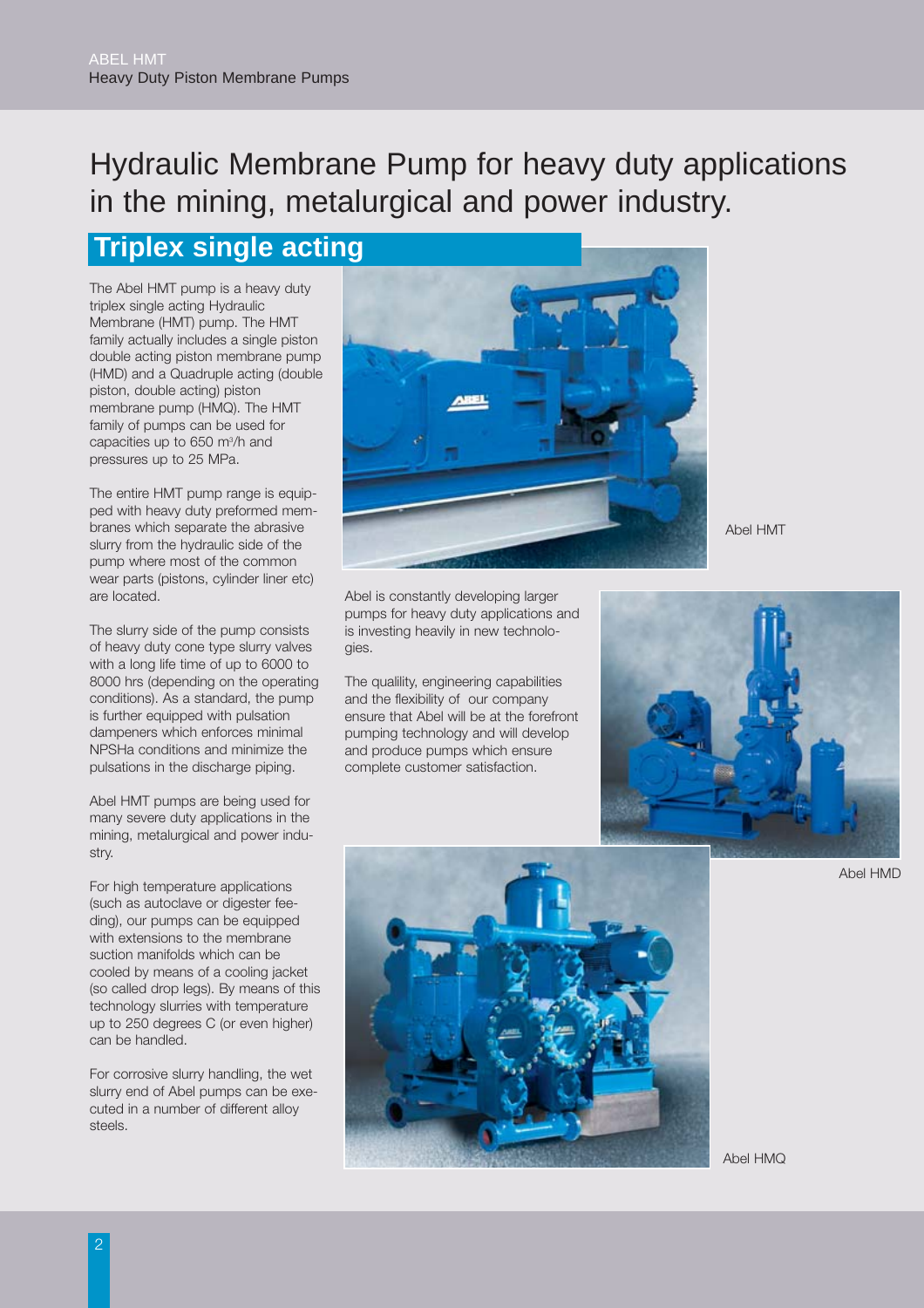# Keep it simple!

### **Technical features**

Abel always strives to keep technology, maintenance and operation as easy and simple as possible. This will benefit operation reliability. Keeping technology simple requires however extensive and innovative designs which minimizes maintenance and operating costs and increase availability of the equipment.

Therefore the Abel HMT family of pumps are equipped with relatively simple and easy to understand, control/maintain operating features. These features include a mechanical membrane stroke control system which will automatically remedy any shortage or excess of propelling liquid or, in case of emergency, shut down the pump. One of the other features is the externally mounted reduction gearbox which is easy to access.

Many more technical details, such as a reinforced piston and gear lubrication system ensure that Abel piston membrane pumps will ensure maximum longivity, availability and minimum operating costs.

Although the technology is simple and easy to understand, it provides the pump with excellent protection measures and easy operational procedures.



Top view of an HMT with external gearbox







Mechanical stroke control system

Safety valves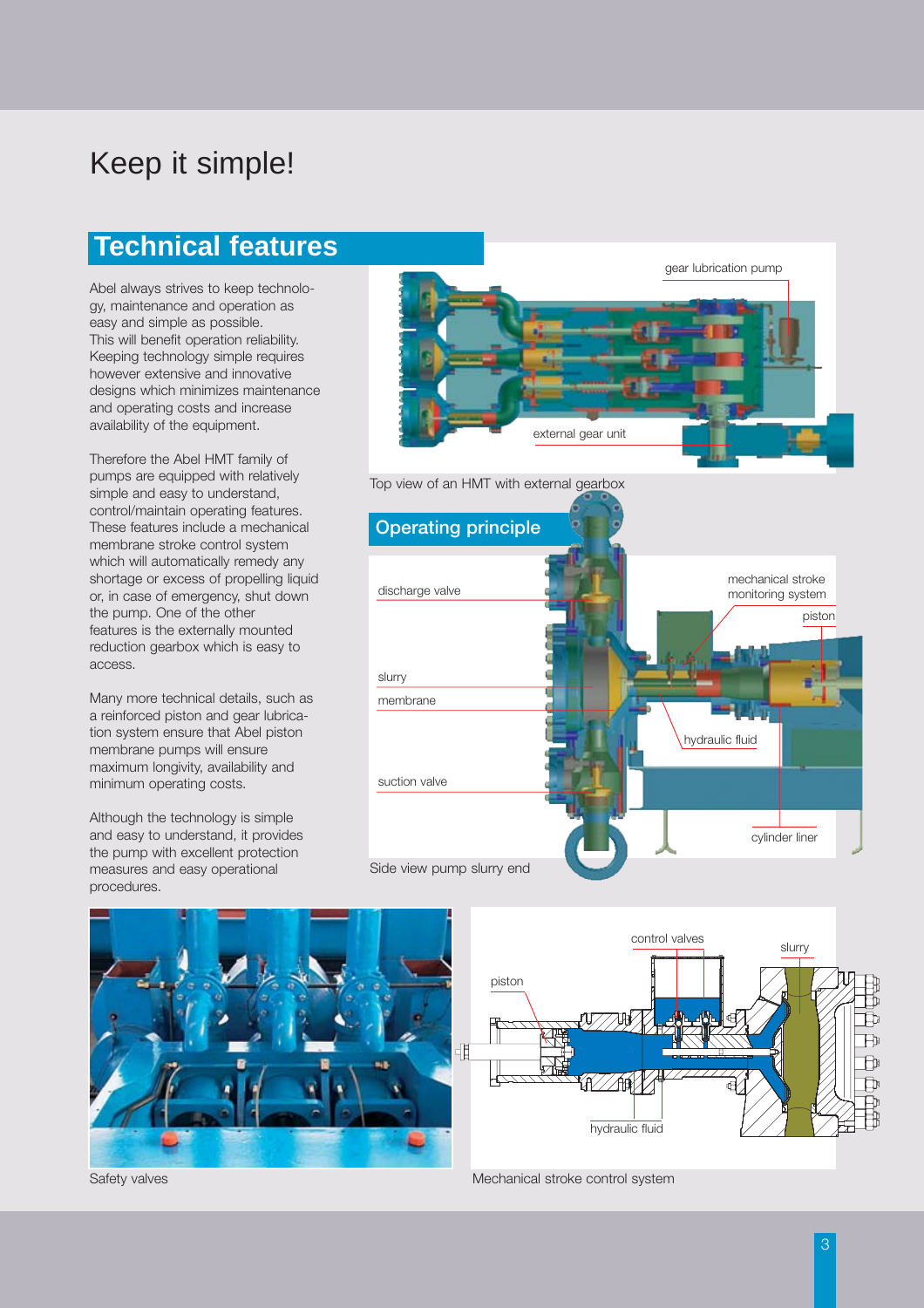# Long life time, short replacement time

### **Maintenance and availability**

A minimum of maintenance ensures a maximum of availability. That´s why ABEL pumps are equipped with heavy duty, long lasting wear parts such as preformed membranes and cone valves.

Another factor which contributes to a max. availability is the time required for maintenance and replacement of wear parts. ABEL has gone to great length to minimize down time due to wear parts replacement. Special tools have been developed to replace valve components and membranes. In addition the valve seats can be removed hydraulically.

Due to the longivity of wear parts and the innovative design of replacing these parts, usually an availability of 96%+ can be achieved, thus avoiding the need of stand-by pumps.



Moulded membranes



Valve components



Innovative tools for replacement of membranes



4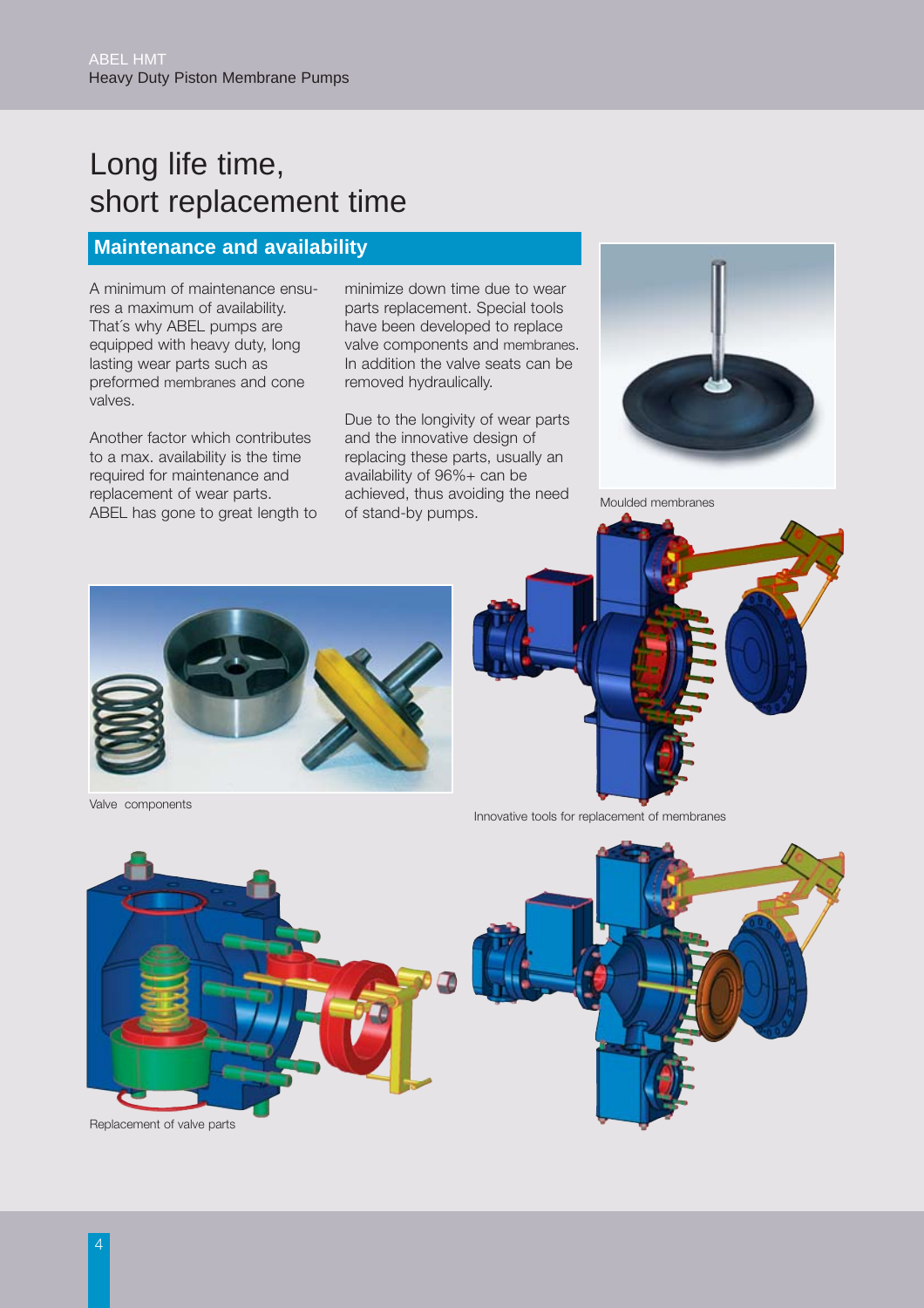

High density tailings slurry pump HMT in Africa

ABEL HM pumps are being used for the transfer of high density tailing slurries in many countries worldwide. Another important application is the transfer of high density fly ash at coal or lignite fired power stations.

ABEL was founded in 1947 the German city of Essen which still is the heart of the German mining industry. Consequently, ABEL pumps have been used since more then 50 years in the mining industry for mine dewatering and tailings transfer applications. Presently, more than 200 ABEL pumps are in operation in mining, power and metalurgical processing installations.



ABEL HM pumps are in operation at a lignite fired power plant in North America for the transfer of abrasive fly ash. Solids concentration is almost 75%. Similar pumps are transferring gold tailings in South America. Other interesting applications can be found in India (bauxite), Zambia (copper), Czech Republic (power), Norway (nickel), Brazil (magnetite) and many more countries, worldwide.

**In addition to tailings transfer at processing plants and fly ash transfer at power plants, ABEL piston membranes pumps are being used for applications such as :**

- autoclave feeding
- digester feeding
- mine dewatering
- mine desludging
- mine backfilling
- ore pipeline transfer
- filterpress feeding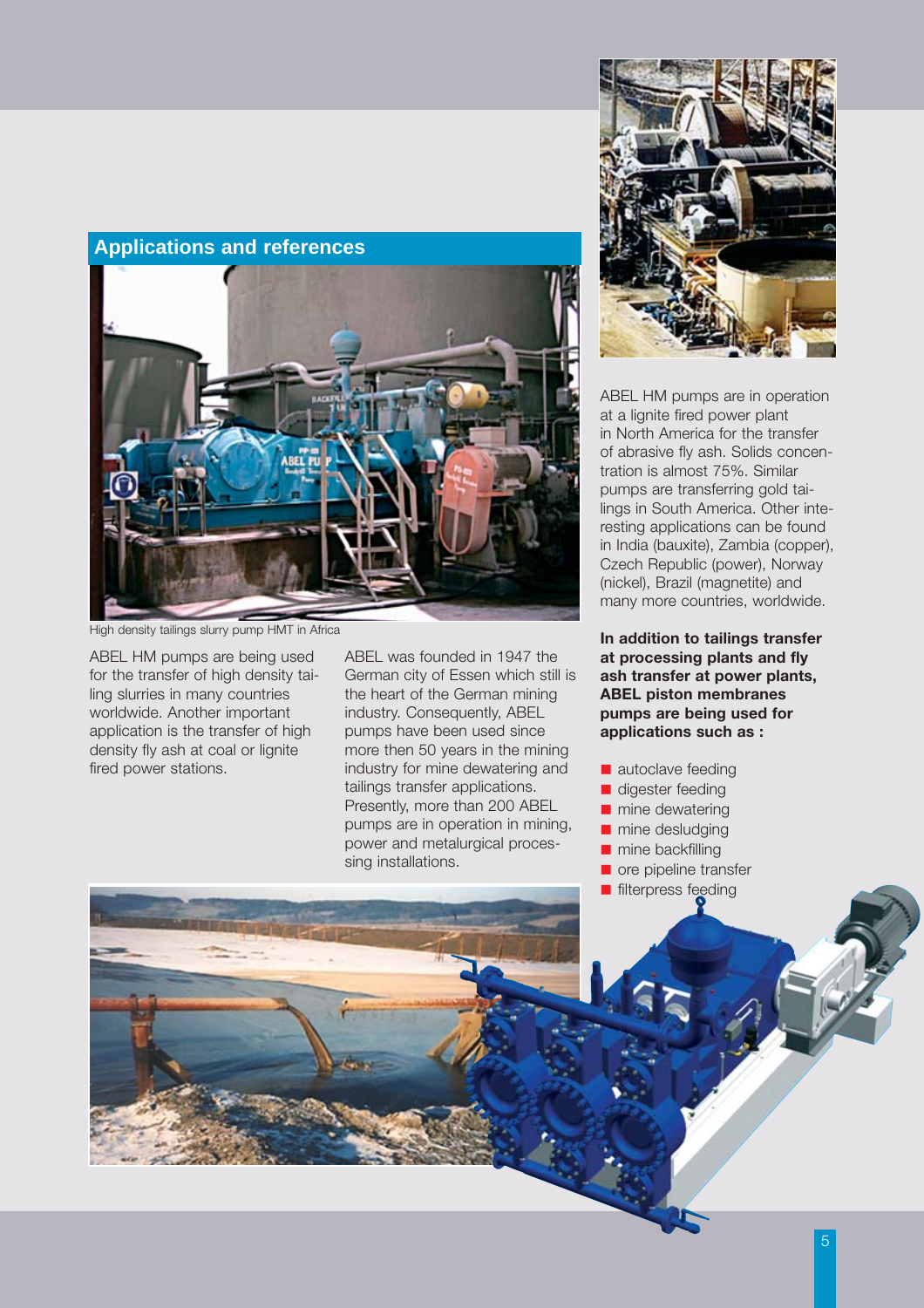# Reasonable options for measurement, control and regulation

### **Accessories**

In order to operate ABEL HMT pumps efficiently, our pumps are usually equipped with a number of accessories.

These accessories consist of suction and discharge pulsation dampeners or air vessels , charge pumps, flow meters, pressure gauges, monitoring equipment etc.

Even more important for an efficient pump operation is the drive of the pump : HMT pumps are always driven by electric motors which usually require a soft start up. This can be realized by means of frequency converters or other electronic or mechanical accessories. Also the control and protection of the pumps is of importance. The ABEL control and protection panels can be mounted locally and/or in a central control room for remote control.

ABEL is capable of supplying standard solutions for drives and control/protection as well as tailor made arrangements which meet the customer requirements and specifications. Upon request, ABEL can also assist in the engineering of the control panels and other accessories.

Upon request, ABEL pumps can be equipped with a sophisticated pressure/capacity monitoring and control system which safeguard the pump and system piping against cavitation, over pressure and damages to pipelines.



*Suction and discharge side pulsation dampeners on an ABEL HMT pump*



In order to safeguard our quality standards, ABEL makes sure that all sub-suppliers meet the same quality criteria. In addition, all ABEL sub-suppliers are all DIN EN ISO 9001:2000 certified.







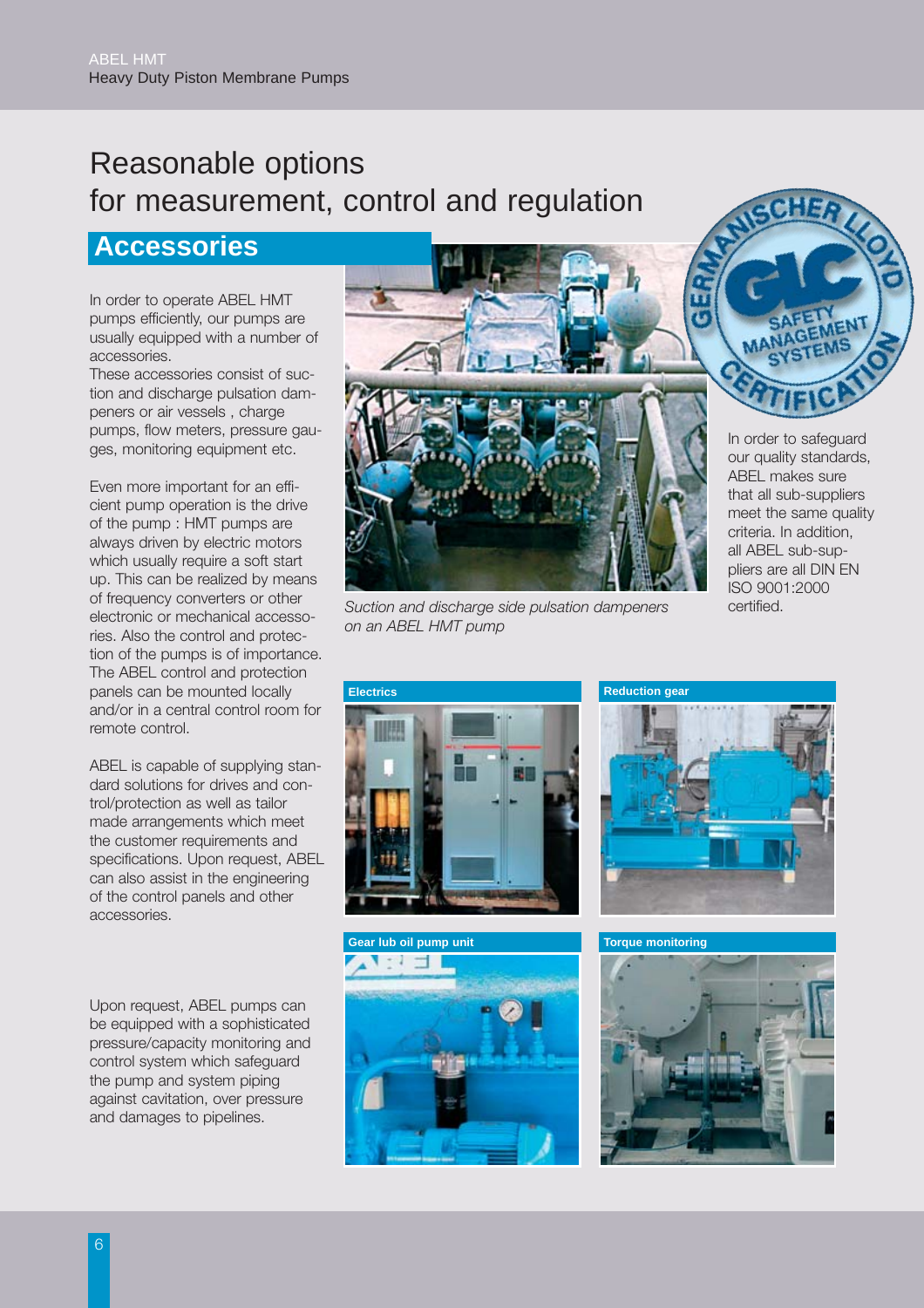# Maximum availability: Service around the world

### **What can we do for you:**

■ **Service hotline:** telephone diagnostics from expert service engineers

■ **Service engineers:** a team of dedicated service engineers is available for start up, commisioning and service work. There are several ABEL service points worldwide.

#### ■ **Inspection and maintenance:**

ABEL Service offers extensive maintenance and inspection contracts which increase availability and reliability.

■ **Service certification:** Service activities are well documented in accordance with DIN/ISO standards

### ■ **Original spare parts:**

ABEL stores essential spare parts at various locations worldwide. The use of original ABEL spare parts is essential for a reliable pump operation

**ABEL manufacturing program**

Besides HMT piston membrane pumps, ABEL manufactures a complete range of piston and membrane pumps for applications in the mining, power and metalurgical industry. Our manufacturing program consists of :

### **ABEL SH:**

hydraulically driven piston pumps for the transfer of "dry" slurries, max capacity 103 m<sup>3</sup>/h, max. pressure 16 MPa.

#### **ABEL EM:**

crankshaft driven membrane pumps for the transfer of slurries against pressures up to 0,6 MPa, max. capacity is 120 m<sup>3</sup>/h

#### **ABEL HP:**

high pressure piston pumps for cleaning purposes and reverse osmosis technology, max. capacity 115 m<sup>3</sup>/h, max. pressure is 25 MPa.